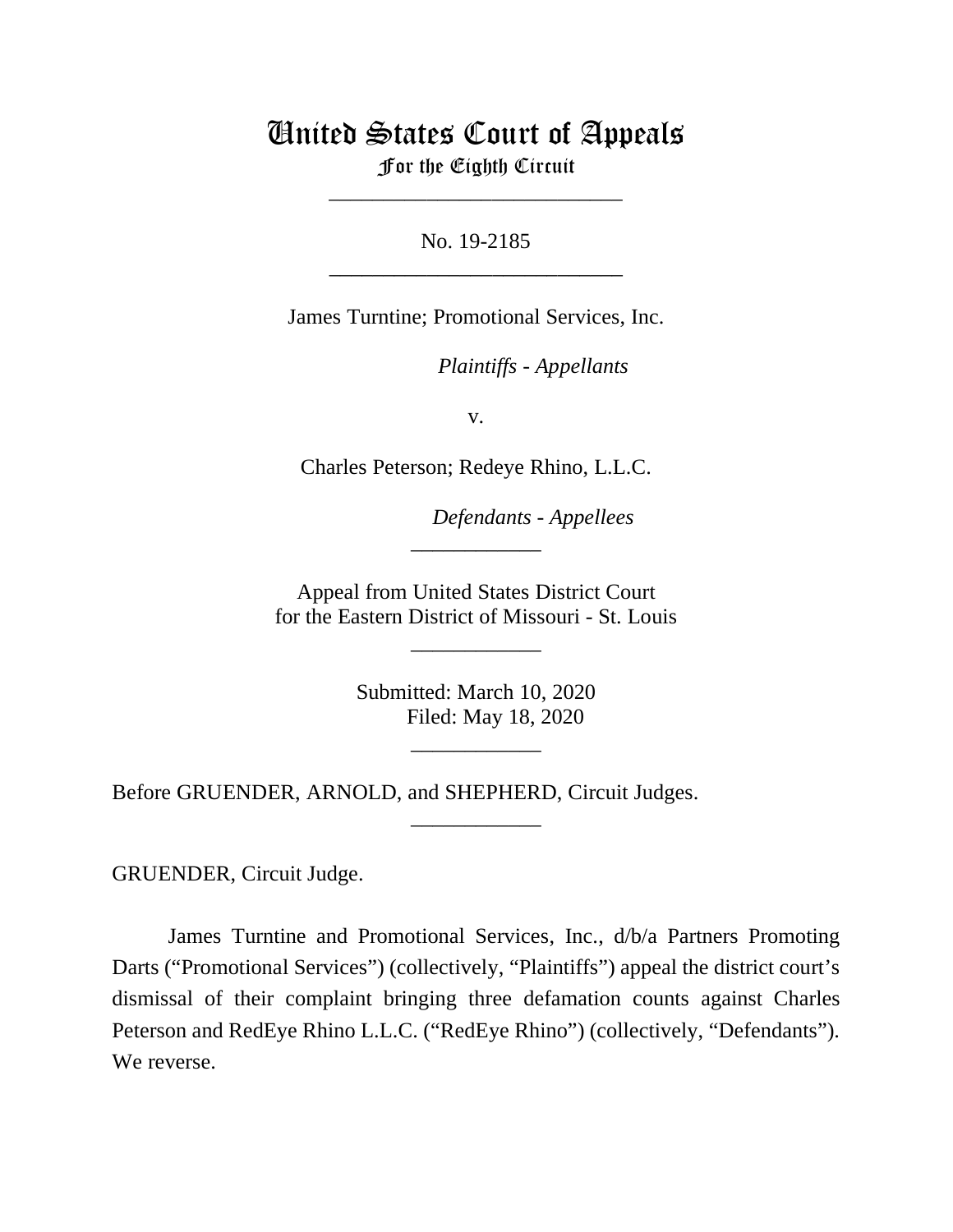The following facts are drawn from Plaintiffs' complaint. *See Vigeant v. Meek*, 953 F.3d 1022, 1025 (8th Cir. 2020).

Turntine, a Missouri resident, is the owner and president of Promotional Services, a Missouri corporation with its principal place of business in Missouri, which is a governing body for the sport of darts. Promotional Services also operates a darts league and stages an annual darts competition in the Kansas City, Missouri area called the "Tournament of Champions" ("Tournament"). Peterson, a Minnesota resident, is the managing member of RedEye Rhino, a Minnesota LLC with its principal place of business in Minnesota, which sells darts-themed apparel and produces darts-related videos. RedEye Rhino has a Facebook page that it uses to promote its business. Defendants also have a Facebook page under the "Charles RER" moniker used primarily to promote RedEye Rhino.

Promotional Services and RedEye Rhino entered into a contract under which Promotional Services granted RedEye Rhino the right to be the exclusive jersey provider for its league in 2015 and for the 2015 Tournament. As part of this contract, Promotional Services sold RedEye Rhino \$7,500 worth of vouchers that entitled the holder to participate in the 2015 Tournament. The intent behind this transaction was to allow RedEye Rhino to offer these vouchers as prizes at darts competitions it sponsored. The parties "understood and agreed at the time of purchase that RedEye Rhino was required to award the vouchers, if at all, prior to the beginning of registration for the 2015 Tournament." RedEye Rhino did not award all of these vouchers in time, but, "as a gesture of goodwill," Promotional Services bought back \$2,500 worth of vouchers.

In 2016, Promotional Services implemented a new apparel rule for its Tournament, prohibiting players from wearing brands (such as RedEye Rhino) unless the brand made a \$500 donation to the National Pediatric Cancer Foundation. Promotional Services then informed RedEye Rhino that it would not be given the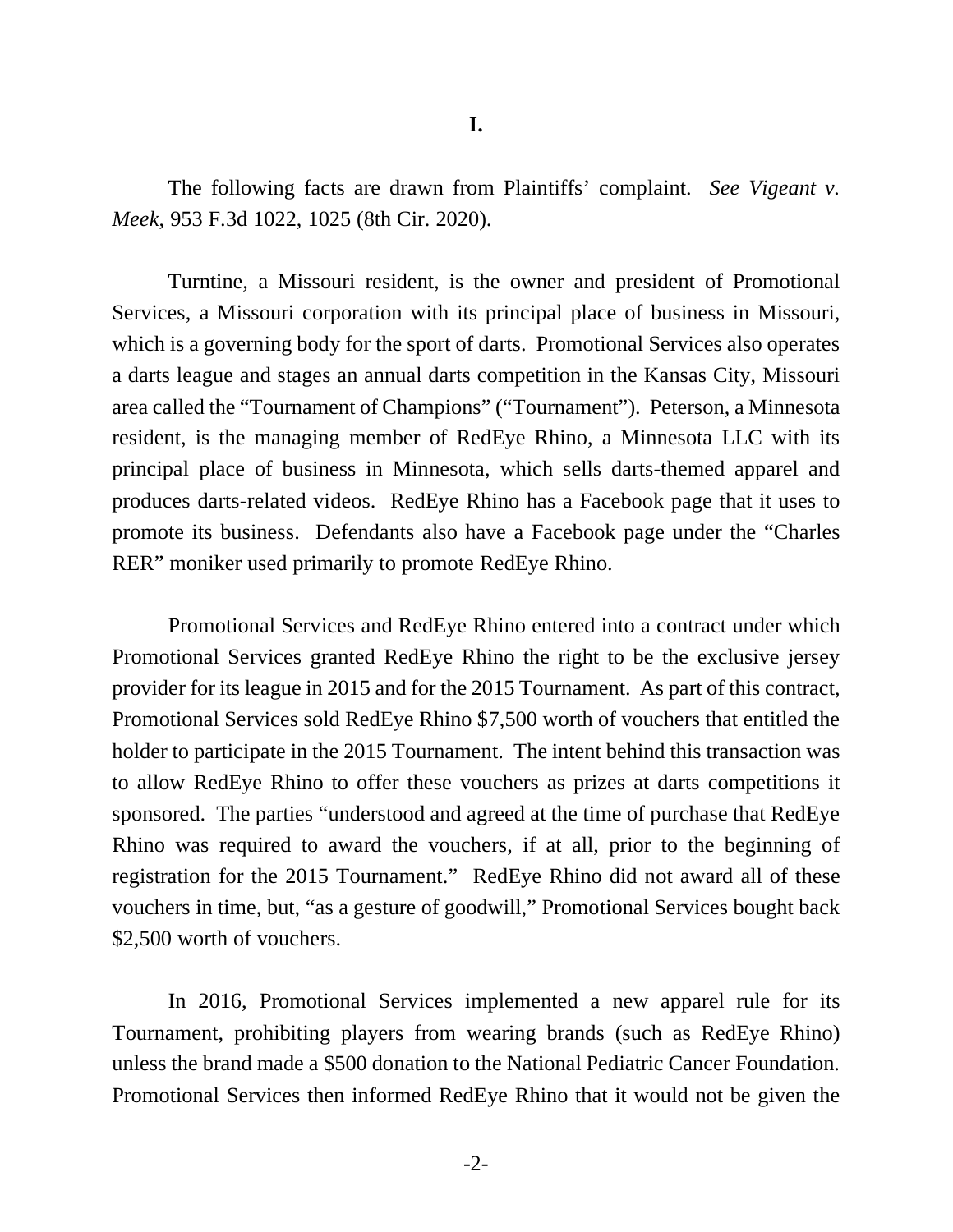right to be the exclusive jersey provider for the 2016 Tournament, and RedEye Rhino declined to make the required donation. Turntine nevertheless donated on RedEye Rhino's behalf so that Tournament participants could still wear RedEye Rhino apparel. Peterson then published a number of Facebook posts disparaging Turntine and Promotional Services. After these posts, Promotional Services banned RedEye Rhino from participating in any Promotional Services' events following the 2016 Tournament.

Roughly two years later, RedEye Rhino posted to Facebook a photo taken at the 2018 Tournament featuring two players whom it sponsored. When Turntine learned of this, he asked the players to have the photo removed. Subsequently, Defendants posted to the Charles RER Facebook page comments criticizing Turntine over their business dealings back in 2015. Turntine responded by posting a statement in a Facebook group hosted by Promotional Services, recounting the parties' past business dealings and explaining why their business relationship soured. In reply, Peterson posted to Defendants' Facebook accounts multiple statements—some written and others verbal—that are the subject of this lawsuit.

First, on October 30, 2018, Defendants posted to RedEye Rhino's Facebook page (and later to his own Facebook page) the following statement: "There is only one league that manipulates, lies and censors its players. 'Charles RER' C.E.O. of RedEye Rhino speaks up about the recent attacks from Jim Turntine of the [Tournament of Champions] League." That statement along with a video contained in the same post indicated that Peterson would be broadcasting a video in November 2018 to address Turntine's statements.

Second, on November 18, 2018, Defendants posted a video to the Charles RER Facebook page. In it, Peterson accused Turntine of "selfishness" and "greed" and claimed that Turntine had engaged in underhanded business practices in 2015 by selling Peterson vouchers for Peterson to redistribute and then actively interfering with Peterson's ability to redistribute them.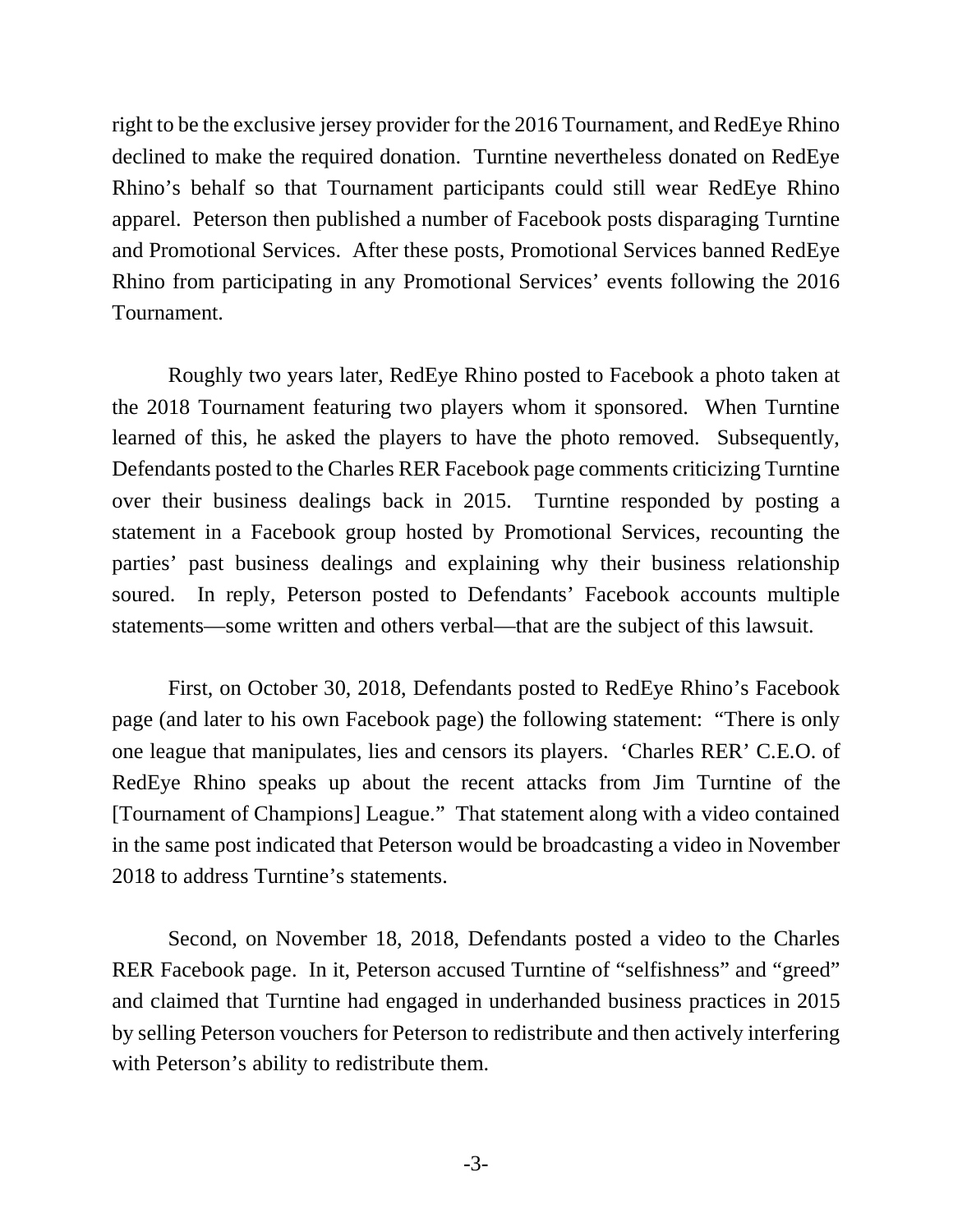Third, in the comments section of that video post, Peterson responded to three different individuals who had asked questions. One asked, "I know you've said that Turntine is a liar, but did he actually like [sic] to you or do you just not like the guy?" Peterson replied, "Yes he has lied about this situation to manipulate it." Another asked, "[W]hat do you mean Jim turntine lies? I don't want to be involved in a league that lies to it's [sic] players." Peterson replied, "He has lied about what he has been saying about me to manipulate the situation." A third person asked, "Jim said on Facebook that this all started when you refused to make the charity donatiin [sic]- is that true?" Peterson replied, "NO! We refused to be a part of [the Tournament] because I didn't like how he does his business and I knew the bs that was to come. Jim uses the Pedatric [sic] Foundation donation to gain sympathy from people about what went don't [sic]. it's [sic] a complete lie."

A few weeks later, Turntine and Promotional Services sued Peterson and RedEye Rhino in Missouri state court, bringing two counts for libel and one count for slander and seeking "in excess of \$20,000.00" for each count as well as punitive damages under each count "in an amount that will be sufficient to deter Defendants from engaging in similar misconduct in the future." Defendants then removed the action to federal court on diversity jurisdiction grounds and moved to dismiss all counts for lack of personal jurisdiction and for failure to state a claim.

 The district court granted this motion, agreeing that the complaint failed to state a claim because the statements in question were not actionable under Missouri law. *See Turntine v. Peterson*, No. 4:19-CV-107 RLW, 2019 WL 2076047 (E.D. Mo. May 10, 2019). Plaintiffs appeal, arguing that the district court misapplied Missouri law in dismissing each count of their complaint.

### **II.**

Before proceeding to the merits, we must first determine whether the district court had subject-matter jurisdiction over this action. *Mensah v. Owners Ins.*, 951 F.3d 941, 942 (8th Cir. 2020) (per curiam). Defendants removed this case from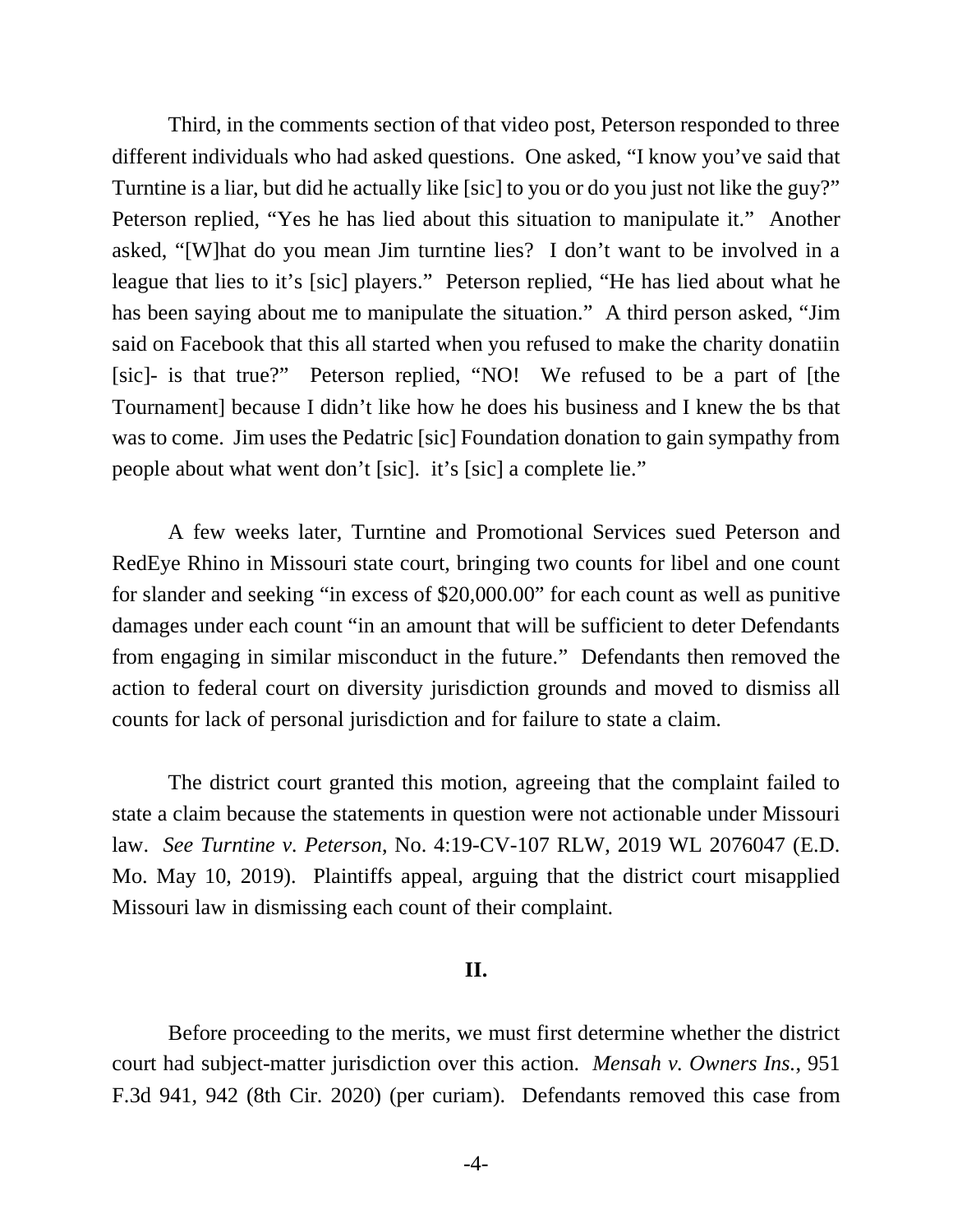Missouri state court to federal court on the basis of diversity jurisdiction, and Plaintiffs' three state-law defamation claims do not appear to require "resolution of a substantial, disputed federal question" so as to implicate federal-question jurisdiction. *See Pet Quarters, Inc. v. Depository Tr. & Clearing Corp.*, 559 F.3d 772, 779 (8th Cir. 2009). As such, subject-matter jurisdiction exists here only if the requirements of diversity jurisdiction are met. We review *de novo* the question whether diversity jurisdiction exists. *Mensah*, 951 F.3d at 943.

Diversity jurisdiction has two requirements: complete diversity of citizenship of the adverse parties, *see Lee v. Airgas-Mid South, Inc.*, 793 F.3d 894, 899 (8th Cir. 2015) (citing *Strawbridge v. Curtiss*, 7 U.S. (3 Cranch) 267 (1806)), and an amount in controversy exceeding \$75,000, 28 U.S.C. § 1332(a). In this case, the first requirement is met. Plaintiffs are both citizens of Missouri and only Missouri, and Defendants are both citizens of Minnesota and only Minnesota.

Whether the amount-in-controversy requirement is satisfied, however, is a closer question. For each of Plaintiffs' three defamation counts, they pleaded actual damages "in excess of \$20,000" as well as "punitive damages" in an unspecified amount "sufficient to deter Defendants from engaging in similar misconduct in the future." Because it was unclear to us from this pleading that the amount in controversy—"in excess of"  $$60,000<sup>1</sup>$  $$60,000<sup>1</sup>$  $$60,000<sup>1</sup>$  plus punitive damages—exceeded \$75,000,

<span id="page-4-0"></span><sup>&</sup>lt;sup>1</sup>The damages sought by a single plaintiff via two or more claims against a single defendant may be aggregated for purposes of calculating the amount in controversy. *Spears v. Robinson*, 431 F.2d 1089, 1093 (8th Cir. 1970). Applying that rule here, the aggregated damages sought by either plaintiff against either defendant is "in excess of" \$60,000. We thus consider "in excess of" \$60,000 the operative amount in controversy.

It is possible that the claims of each plaintiff against one of the defendants could be aggregated, totaling "in excess of" \$120,000, which would remove any doubt about satisfaction of the amount-in-controversy requirement. *See Snyder v. Harris*, 394 U.S. 332, 335 (1969) (noting that the claims of "two or more plaintiffs" may be aggregated when they "unite to enforce a single title or right in which they have a common and undivided interest"). But this "common and undivided interest"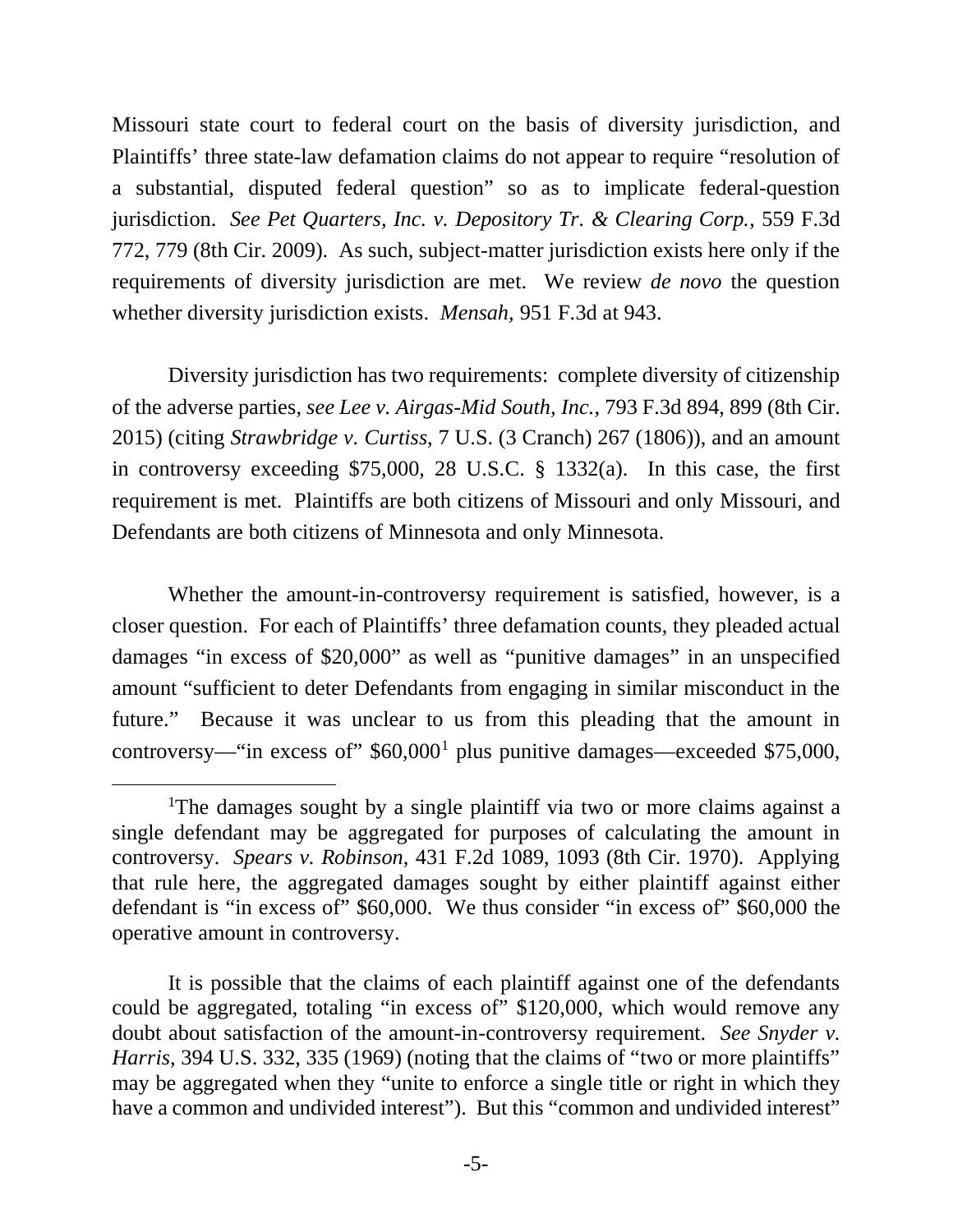*see Schubert v. Auto Owners Ins.*, 649 F.3d 817, 822 (8th Cir. 2011) ("The general federal rule has long been to decide what the amount in controversy is from the complaint itself . . . ."), we raised the matter at oral argument and then ordered supplemental briefing. *See Webb ex rel. K.S. v. Smith*, 936 F.3d 808, 814 (8th Cir. 2019) (noting our "independent obligation to assure ourselves of subject-matter jurisdiction, even when no party raises the issue").

After further consideration, we conclude that the pleaded actual damages are sufficient to satisfy the amount-in-controversy requirement. Critically here, "the complaint does not limit its request for damages to a precise monetary amount." *See Angus v. Shiley Inc.*, 989 F.2d 142, 146 (3d Cir. 1993). Rather, Plaintiffs have pleaded *in excess of* \$60,000. When damages are pleaded in this way, "the amount in controversy is not measured by the low end of an open-ended claim, but rather by a reasonable reading of the value of the rights being litigated." *Id.*

This approach comports with the law of our circuit. The amount-incontroversy requirement may be satisfied even when "the complaint alleges no specific amount of damages or an amount under the jurisdictional minimum." *See In re Minn. Mut. Life Ins. Co. Sales Practices Litig.*, 346 F.3d 830, 834 (8th Cir. 2003). And we measure the amount in controversy "by the value to the plaintiff of the right sought to be enforced" when the amount is in question. *Am. Family Mut. Ins. v. Vein Ctrs. for Excellence, Inc.*, 912 F.3d 1076, 1081 (8th Cir. 2019).

Granted, we cannot assume the amount-in-controversy requirement is satisfied in these circumstances. Rather, as the proponent of federal jurisdiction, the removing party "bears the burden of proving that the jurisdictional threshold is satisfied." *Bell v. Hershey Co.*, 557 F.3d 953, 956 (8th Cir. 2009). The "relevant

test has been the subject of "pervasive criticism" to the effect that it is "arcane," unclear, and "mystifying." *Travelers Prop. Cas. v. Good*, 689 F.3d 714, 719 (7th Cir. 2012). Given these criticisms coupled with the fact this issue has not been briefed, we decline to find the amount-in-controversy requirement met on this basis.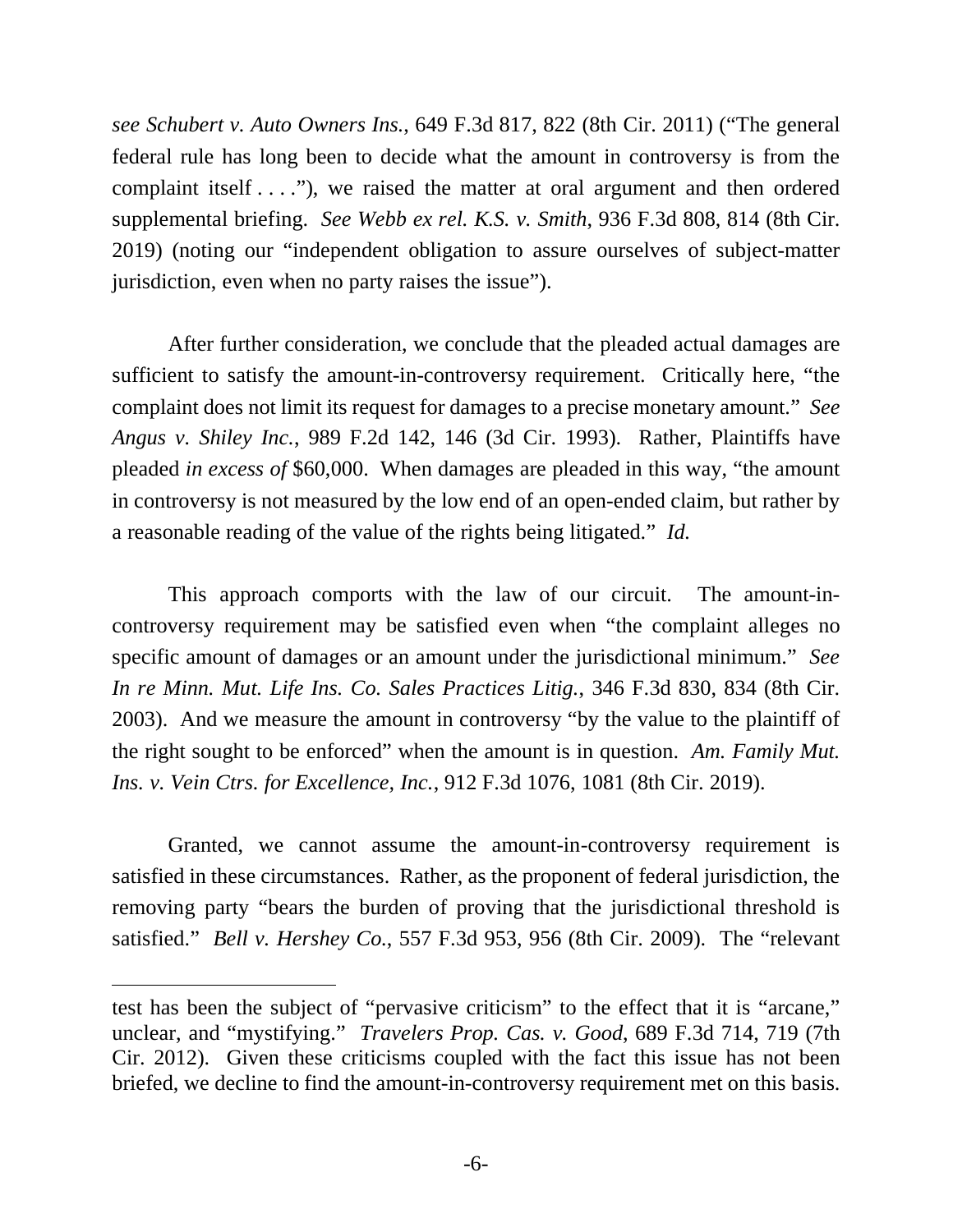jurisdictional fact" the removing party must prove here is "whether a fact finder might legally conclude" that "the damages are greater than the requisite amount." *Kopp v. Kopp*, 280 F.3d 883, 885 (8th Cir. 2002). The removing party must prove this fact by a preponderance of the evidence. *Bell*, 557 F.3d at 956.

Once the removing party carries its burden, "remand is only appropriate if the plaintiff can establish to a legal certainty that the claim is for less than the requisite amount." *Id.* To meet this "legal certainty" standard, the plaintiff must show that the jurisdictional amount could not be recovered "as a matter of law" or that "no reasonable jury could award damages totaling more than \$75,000 in the circumstances that the case presents." *Kopp*, 280 F.3d at 885.

"In some cases," the removing defendant will need "to provide additional evidence demonstrating that removal is proper" to satisfy the burden. *Roe v. Michelin N. Am., Inc.*, 613 F.3d 1058, 1061 (11th Cir. 2010). "In other cases, however, it may be 'facially apparent' from the pleading itself that the amount in controversy exceeds the jurisdictional minimum," and "the court itself may be better-situated to accurately assess" whether this is so. *Id.* A court may "employ<sup>[]</sup> its judicial experience or common sense" to ascertain whether the relevant jurisdictional fact is present. *See id.* at 1063; *see also Waters v. Ferrara Candy Co.*, 873 F.3d 633, 636 (8th Cir. 2017) (per curiam) (noting that the amount in controversy may be established by "specific factual allegations . . . combined with reasonable deductions, reasonable inferences, or other reasonable extrapolations").

In the notice of removal, Defendants represented that "a reasonable fact finder might conclude the damages are greater than the requisite amount." We find ourselves situated adequately to assess whether this is true at this stage, *see Roe*, 613 F.3d at 1061, and we agree that "a fact finder might legally conclude" that "the damages are greater than the requisite amount," *see Kopp*, 280 F.3d at 885.

In their complaint, Plaintiffs alleged that Defendants' statements "have damaged and continue to damage Plaintiffs' well-earned reputations for honesty and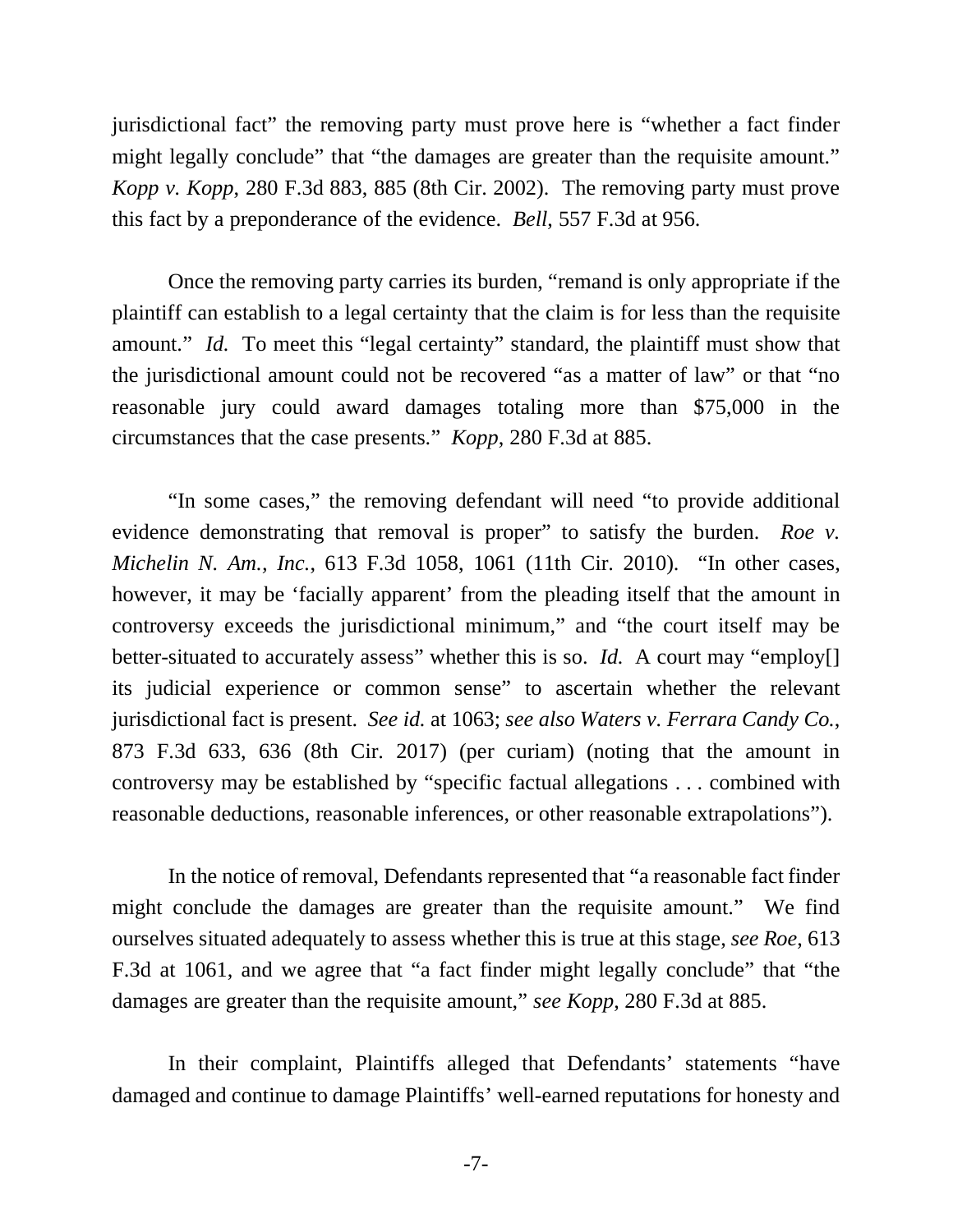fair dealing in their professions," that Turntine "has experienced mental anguish and suffering" because of them, and that Promotional Services "has lost revenue and business opportunities" on account of them. Plaintiffs also provided specific factual allegations making these assertions plausible. In similar cases, plaintiffs seeking "in excess of \$25,000" in actual damages based on single counts of defamation have been awarded in excess of \$75,000 in actual damages. *See, e.g.*, *Scott v. LeClercq*, 136 S.W.3d 183, 186 (Mo. Ct. App. 2004). As such, we conclude the relevant jurisdictional fact is present here. *See Kopp*, 280 F.3d at 885; *Angus*, 989 F.2d at 146 (concluding similarly even though plaintiff only pleaded damages "in excess of" eighty percent of the jurisdictional threshold because "a reasonable jury likely could have valued [plaintiff's] losses" as exceeding the threshold); *see also Shaw v. Dow Brands, Inc.*, 994 F.2d 364, 366-68 (7th Cir. 1993), *abrogated on other grounds by Meridian Sec. Ins. v. Sadowksi*, 441 F.3d 536 (7th Cir. 2006) (finding the jurisdictional threshold met even though the complaint "asked only for damages 'in excess of'" thirty percent of the threshold).

Plaintiffs have not shown to a legal certainty that they could not recover in excess of \$75,000 in actual damages. *Kopp*, 280 F.3d at 885. At most, after we questioned the amount in controversy, they suggested it is unclear if "a factfinder could legally conclude" their actual damages exceed \$75,000. Decisions like *LeClercq*, 136 S.W.3d 183, however, persuade us otherwise.

Assured of our jurisdiction, we now proceed to the merits.

## **III.**

We review a dismissal for failure to state a claim *de novo*, accepting all wellpleaded factual allegations as true and construing all reasonable inferences in the nonmoving party's favor. *Vigeant*, 953 F.3d at 1024. In a diversity action such as this, we also review *de novo* the district court's interpretation of state law. *Keller Farms*, 944 F.3d at 979-80.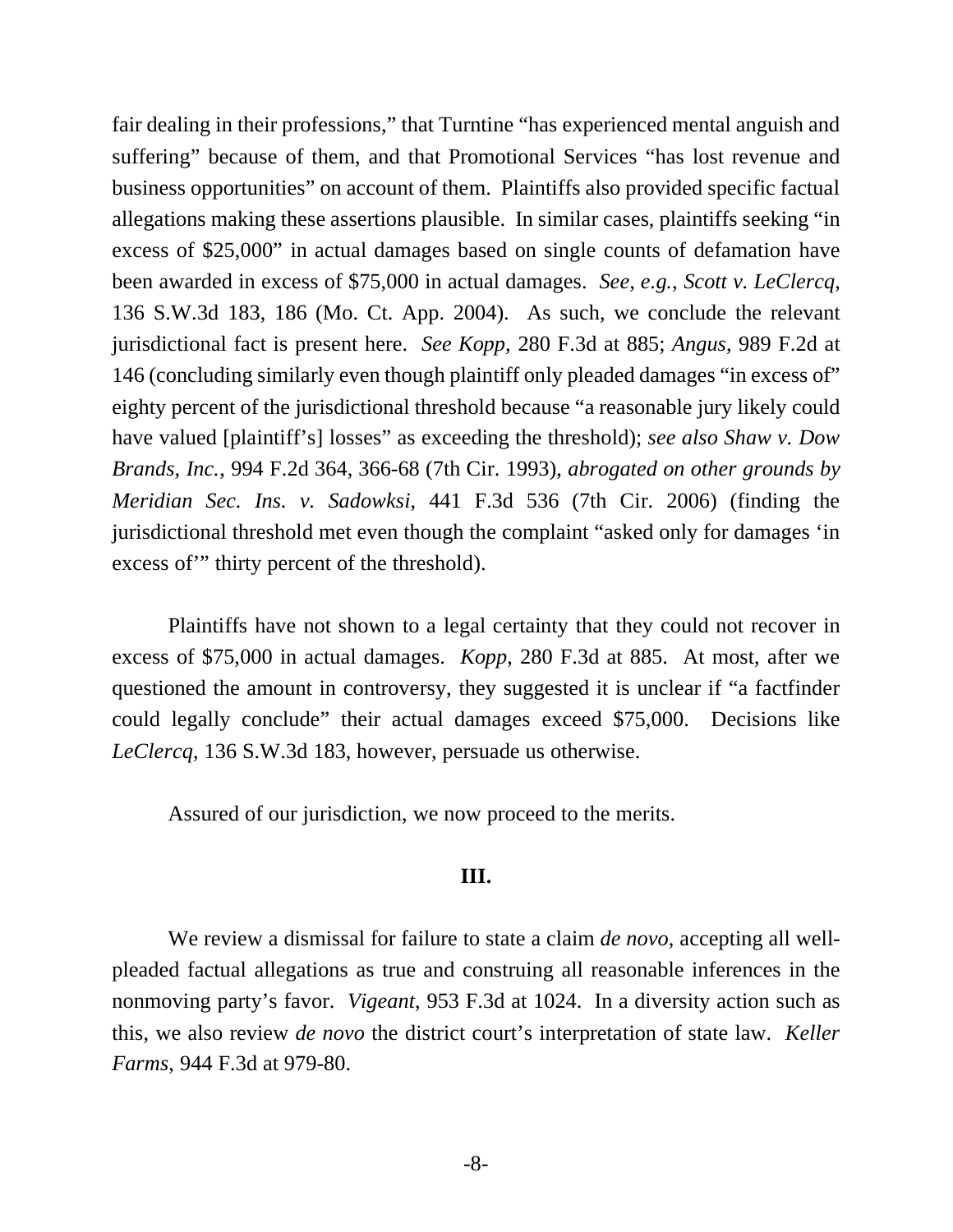Under Missouri law, the elements of defamation are (1) publication (2) of a defamatory statement (3) that identifies the plaintiff, (4) that is false, (5) that is published with the requisite degree of fault, and (6) that damages the plaintiff's reputation. *Overcast v. Billings Mut. Ins.*, 11 S.W.3d 62, 70 (Mo. 2000). The district court dismissed all three of Plaintiffs' counts for failure to state a claim on the basis that the second element was not satisfied due to the fact that the statements in question were not actionable because either the statements were not defamatory or they were privileged as opinion. *Turntine*, 2019 WL 2076047, at \*4-6. In Missouri, determining whether statements are actionable as defamation is a two-step process. *Hammer v. City of Osage Beach*, 318 F.3d 832, 842 (8th Cir. 2003).

First, the reviewing court "must determine whether a statement is capable of defamatory meaning." *Henry v. Halliburton*, 690 S.W.2d 775, 779 (Mo. 1985). A "defamatory meaning" is a meaning that "tends so to harm the reputation of another as to lower him in the estimation of the community or to deter third persons from associating or dealing with him." *Id.* In determining whether words are capable of such meaning, the reviewing court must consider them "'in context, giving them their plain and ordinarily understood meaning.'" *Smith v. Humane Soc'y of United States*, 519 S.W.3d 789, 798 (Mo. 2017) (quoting *Nazeri v. Mo. Valley Coll.*, 860 S.W.2d 303, 311 (Mo. 1993)).

Second, if the statements in question are capable of such a meaning, the reviewing court must determine whether a privilege shields the defendant from legal action. *Henry*, 690 S.W.2d at 779; *Pape v. Reither*, 918 S.W.2d 376, 380 (Mo. Ct. App. 1996). The only privilege that Defendants argue applies here is the opinion privilege: "there can be no liability under state defamation law for statements of opinion." *Smith*, 519 S.W.3d at 799. This privilege does not apply, however, if a statement "implies an assertion of objective facts," even if couched as an opinion. *Id.* at 799-800. To determine if an ostensible opinion statement implies an assertion of objective facts, the reviewing court must consider the "totality of the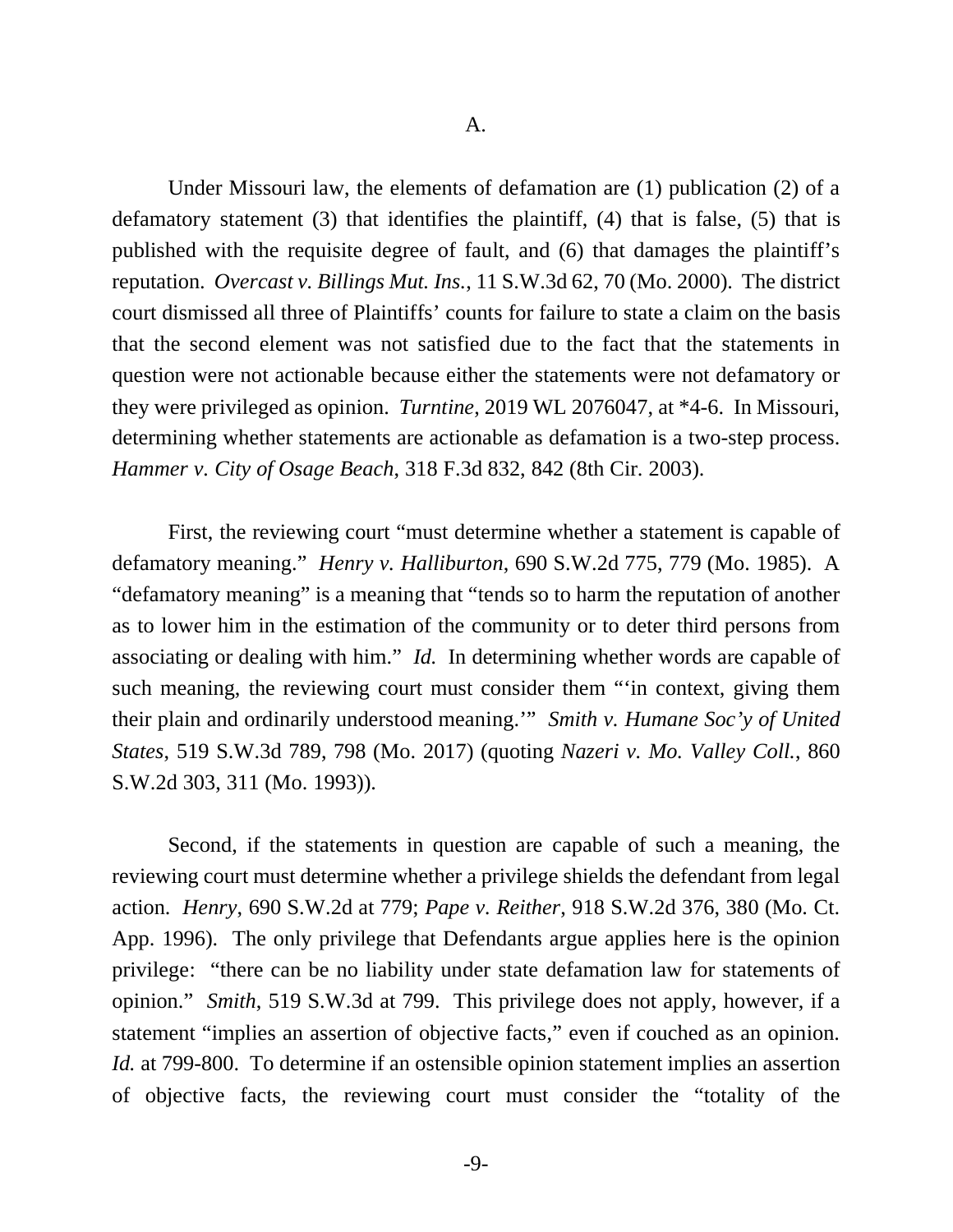circumstances." *Henry*, 690 S.W.2d at 788. And at this stage, the test for whether this privilege applies is "whether a reasonable factfinder could conclude that the statement implies an assertion of objective fact." *Smith*, 519 S.W.3d at 800.

#### B.

Before applying this two-step standard to the specifics of Plaintiffs' claims, we must address a dispute about the correct legal standard under Missouri law. The district court identified an additional component of the analysis that Defendants argue applies here; namely, that if "a statement is capable of a nondefamatory meaning, and can be reasonably construed in an innocent sense, [the Court] must hold the statement nonactionable as a matter of law." *Turntine*, 2019 WL 2076047, at \*3. This principle is referred to as the innocent-construction rule. *See* 53 C.J.S. *Libel and Slander; Injurious Falsehood* § 33 (2020).

A line of Missouri Court of Appeals decisions furnishes support for the view that Missouri follows the innocent-construction rule. *See, e.g.*, *Castle Rock Remodeling, LLC v. Better Bus. Bureau of Greater St. Louis, Inc.*, 354 S.W.3d 234, 239 (Mo. Ct. App. 2011); *State ex rel. Diehl v. Kintz*, 162 S.W.3d 152, 155 (Mo. Ct. App. 2005); *Mandel v. O'Connor*, 99 S.W.3d 33, 36 (Mo. Ct. App. 2003); *Chastain v. Kan. City Star*, 50 S.W.3d 286, 288 (Mo. Ct. App. 2001); *Ampleman v. Scheweppe*, 972 S.W.2d 329, 333 n.2 (Mo. Ct. App. 1998) (per curiam). As the *Ampleman* court explained, this rule renders statements nonactionable even if they are capable of a defamatory meaning so long as they are also capable of a nondefamatory meaning. 972 S.W.2d at 333 n.2.

We recognize that in the absence of Missouri Supreme Court precedent deciding an issue, decisions of the Missouri Court of Appeals are "persuasive authority" that we "must follow" when "they are the best evidence of what state law is." *United Fire & Cas. Ins. v. Garvey*, 328 F.3d 411, 413 (8th Cir. 2003) (brackets omitted). We need not follow them, however, if we are "convinced by other persuasive data that the [Missouri Supreme Court] would decide otherwise."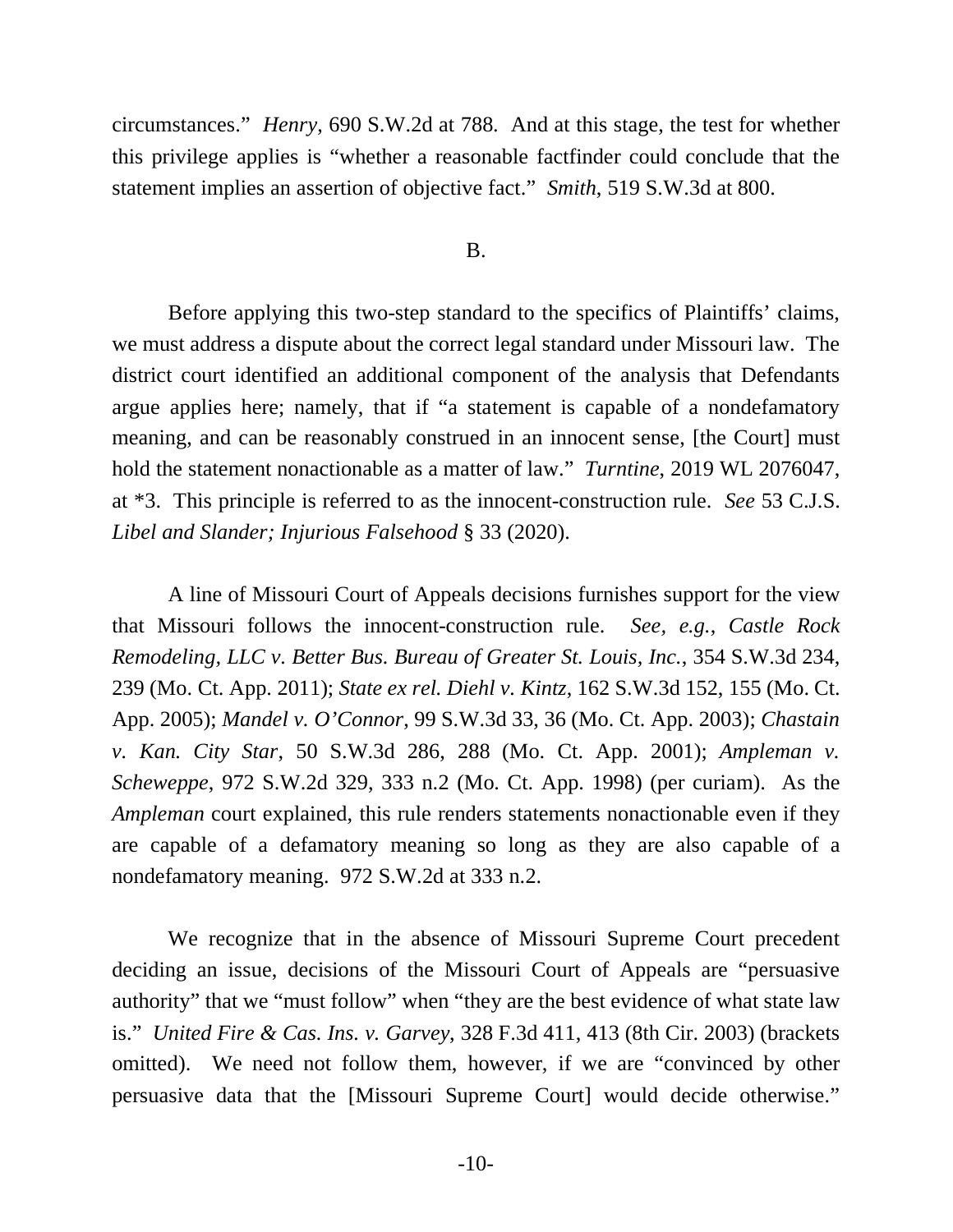*Council Tower Ass'n v. Axis Specialty Ins.*, 630 F.3d 725, 728 (8th Cir. 2011). "Persuasive data" includes "relevant state precedents, analogous decisions, considered dicta, scholarly works, and any other reliable data." *Symphony Diagnostic Servs. No. 1 Inc. v. Greenbaum*, 828 F.3d 643, 646 (8th Cir. 2016). In light of the following, we conclude the Missouri Supreme Court would not recognize the innocent-construction rule as the law of Missouri if this question were before it.

Before 1993, Missouri "courts made distinctions between *per se* and *per quod* defamation actions." *Taylor v. Chapman*, 927 S.W.2d 542, 544 (Mo. Ct. App. 1996). A *per se* claim arose out of words "defamatory on their face," whereas a *per quod* claim arose out of words "not defamatory on their face." *Capobianco v. Pulitzer Publ'g Co.*, 812 S.W.2d 852, 855 (Mo. Ct. App. 1991). A statement that was not actionable *per se* nevertheless could be actionable *per quod*. *Langworthy v. Pulitzer Publ'g Co.*, 368 S.W.2d 385, 388 (Mo. 1963).

The innocent-construction rule only applies in the *per se* context. *Tuite v. Corbitt*, 866 N.E.2d 114, 125 (Ill. 2006); *accord Gupta v. The Lima News*, 744 N.E.2d 1207, 1213 (Ohio Ct. App. 2000). And only a few states apply it in that context. *See* Rodney A. Smolla, 1 *Law of Defamation* §§ 4:21-22 (2d ed. 2019) (identifying Ohio and Illinois as the only states following this rule).

 Although confusion on this point crept into its caselaw later, the Missouri Supreme Court explicitly and repeatedly rejected the innocent-construction rule long ago. *See, e.g.*, *Diener v. Star-Chronicle Publ'g Co.*, 132 S.W. 1143, 1148 (Mo. 1910) ("Courts no longer construe words in their most favorable and mild sense . . . ."); *Ukman v. Daily Record Co.*, 88 S.W. 60, 65 (Mo. 1905) ("The correct rule in construing words seems to be that they are to be taken, not in mitiori sensu, but in their fair English meaning . . . ."); *Fallenstein v. Booth*, 13 Mo. 427, 430 (1850) ("The old doctrine that words spoken slanderously are to be taken in *mitiori sensu*, has long since been abandoned.").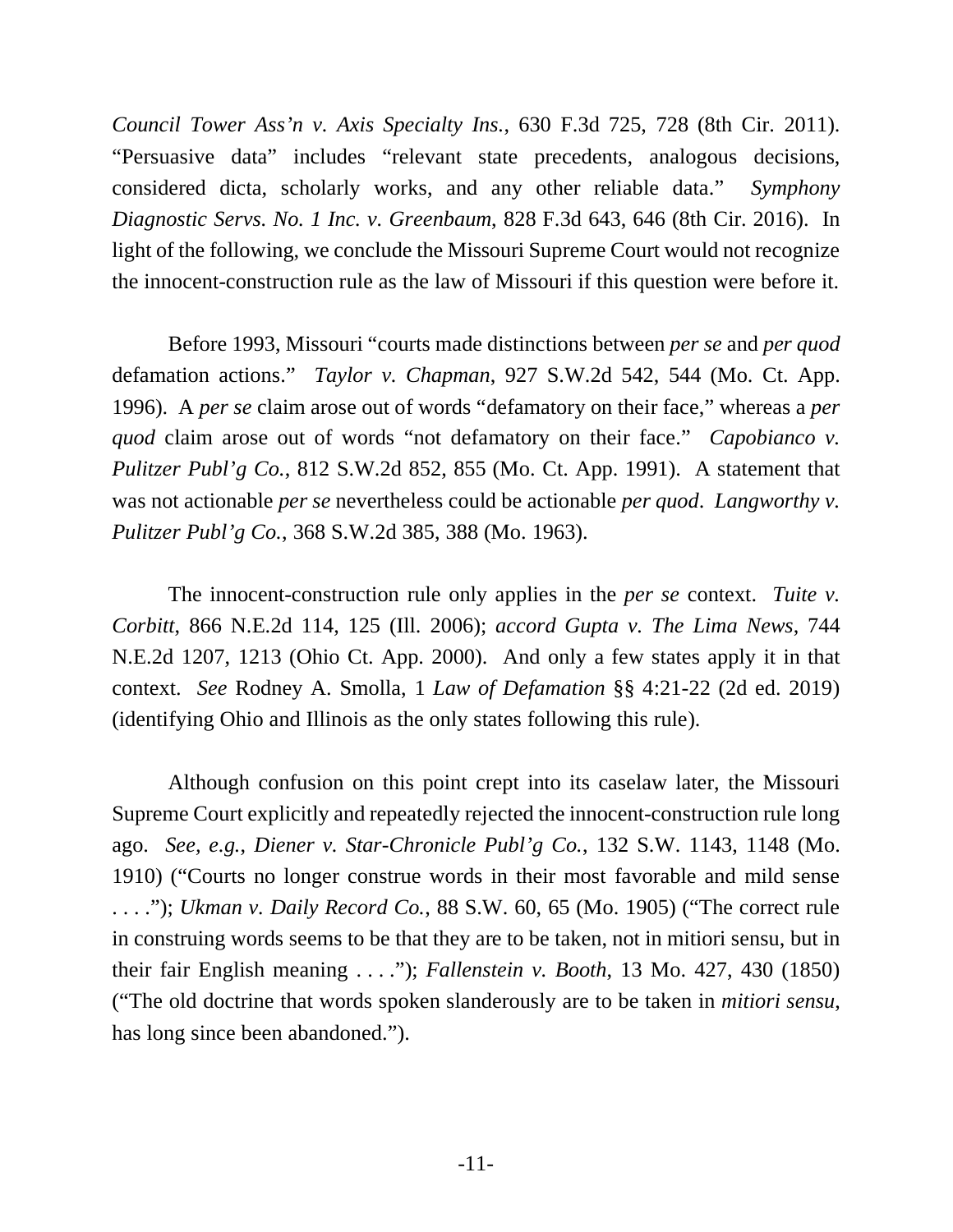Consistent with this position, the Missouri Supreme Court has also recognized that a fact question exists whenever "a statement is capable of defamatory meaning," even if it is also capable of nondefamatory meaning. *See Henry*, 690 S.W.2d at 779; *see also Coots v. Payton*, 280 S.W.2d 47, 55 (Mo. 1955) ("While these words are capable of a nondefamatory construction,  $\dots$  [w]e  $\dots$  may not say as a matter of law that the words were not defamatory . . . ."); *McGinnis v. George Knapp & Co.*, 18 S.W. 1134, 1138 (Mo. 1892) ("'If the words published are fairly capable of two meanings[]—one harmless and the other defamatory[]—it is a question for the jury . . . .'" (quoting *Twombly v. Monroe*, 136 Mass. 464, 468 (1884))).

Without overruling, distinguishing, or even addressing these precedents, the Missouri Supreme Court in *Walker v. Kansas City Star Co.* announced that "in considering whether a publication is libelous per se, words to be considered actionable . . . should be construed in their most innocent sense." 406 S.W.2d 44, 51 (Mo. 1966). As support for this proposition, the *Walker* court cited only *Atterbury v. Brink's Express Co.*, a Missouri Court of Appeals decision that itself quoted only one of that court's own precedents to the effect that words "'should be understood and construed in their most innocent sense'" before they may be deemed actionable *per se*. 90 S.W.2d 807, 809 (Mo. Ct. App. 1936) (quoting *Kunz v. Hartwig*, 131 S.W. 721, 724 (Mo. Ct. App. 1910)). But *Kunz* was not good law on this point when the *Atterbury* court quoted it. In fact, "the same learned Judge," *Lowe v. De Hoog*, 193 S.W. 969, 970-71 (Mo. Ct. App. 1917), who wrote *Kunz* authored *Vanloon v. Vanloon* the next year, in which he recognized that the Missouri Supreme Court in *Ukman*, 88 S.W. 60, and elsewhere had rejected the "absurdity" that was the innocent-construction rule and recast *Kunz* to conform to Missouri law on this point. 140 S.W. 631, 633-34 (Mo. Ct. App. 1911); *see Lowe*, 193 S.W. at 970-71 (recognizing that *Kunz* did "not correctly state the law"). In other words, it seems the *Walker* court imported the innocent-construction rule into Missouri law based on repudiated Missouri Court of Appeals precedent that conflicted with the Missouri Supreme Court's own longstanding position on the matter.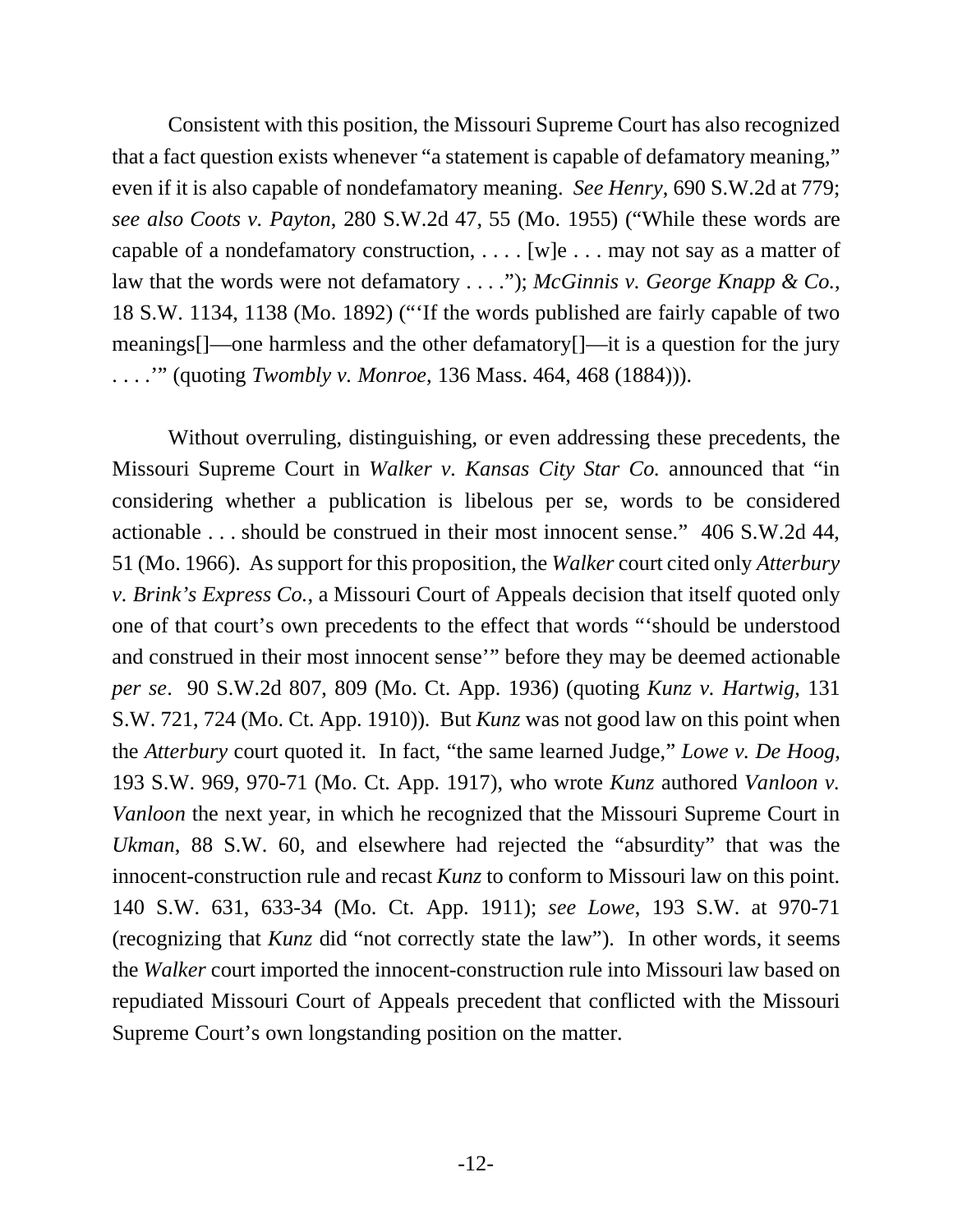*Walker* thus unsurprisingly introduced confusion into Missouri law about whether the innocent-construction rule applied to *per se* claims. *See Capobianco*, 812 S.W.2d at 855 (recognizing the "two different standards" applied by the Missouri Supreme Court in this context and trying to harmonize them).

In *Nazeri*, the Missouri Supreme Court recognized that the rule of *Walker* was not "absolutely consistent" with the standard articulated in its "other precedents" for determining "whether a statement of fact is defamatory *per se*." 860 S.W.2d at 311. In that case, the *Nazeri* court concluded that these standards "should be read together" and found that the statement was actionable no matter which standard applied. *See id.* The court then recognized "the undue difficulty of use of the traditional *per se* and *per quod* requirements," commented on how "attempts to characterize" statements "as *per se* or *per quod* appear more artificial than real," noted that this traditional framework "may have a very real impact more far-reaching than justified," stated it "creates unjustifiable inequities," and held that "in defamation cases the old rules of *per se* and *per quod* do not apply." *Id.* at 312-13. As such, it declared that "plaintiffs need not concern themselves with whether the defamation was *per se* or *per quod*" any longer. *Id.* at 313.

Given it was only ever applicable in the *per se* context, *see Walker*, 406 S.W.2d at 51, the innocent-construction rule should not have survived *Nazeri*'s abrogation of the *per se*/*per quod* framework and creation of a "unified" framework in which the same standards apply to either type of claim, *see Nazeri*, 860 S.W.2d at 312-13—a point the Missouri Supreme Court has since implicitly recognized, *see Smith*, 519 S.W.3d at 798 ("To determine whether a statement is defamatory, 'the alleged defamatory words must be considered in context, giving them their plain and ordinarily understood meaning.'" (quoting *Nazeri*, 860 S.W.2d at 311)). After all, if the innocent-construction rule still applied, then only those claims based on statements that are facially and unequivocally defamatory would be actionable after *Nazeri*. But to read *Nazeri* in this way, as *Ampleman* did in finding it ratified the innocent-construction rule, *see* 972 S.W.2d at 333 n.2, makes *Nazeri* internally contradictory given its assurance that "plaintiffs need not concern themselves" any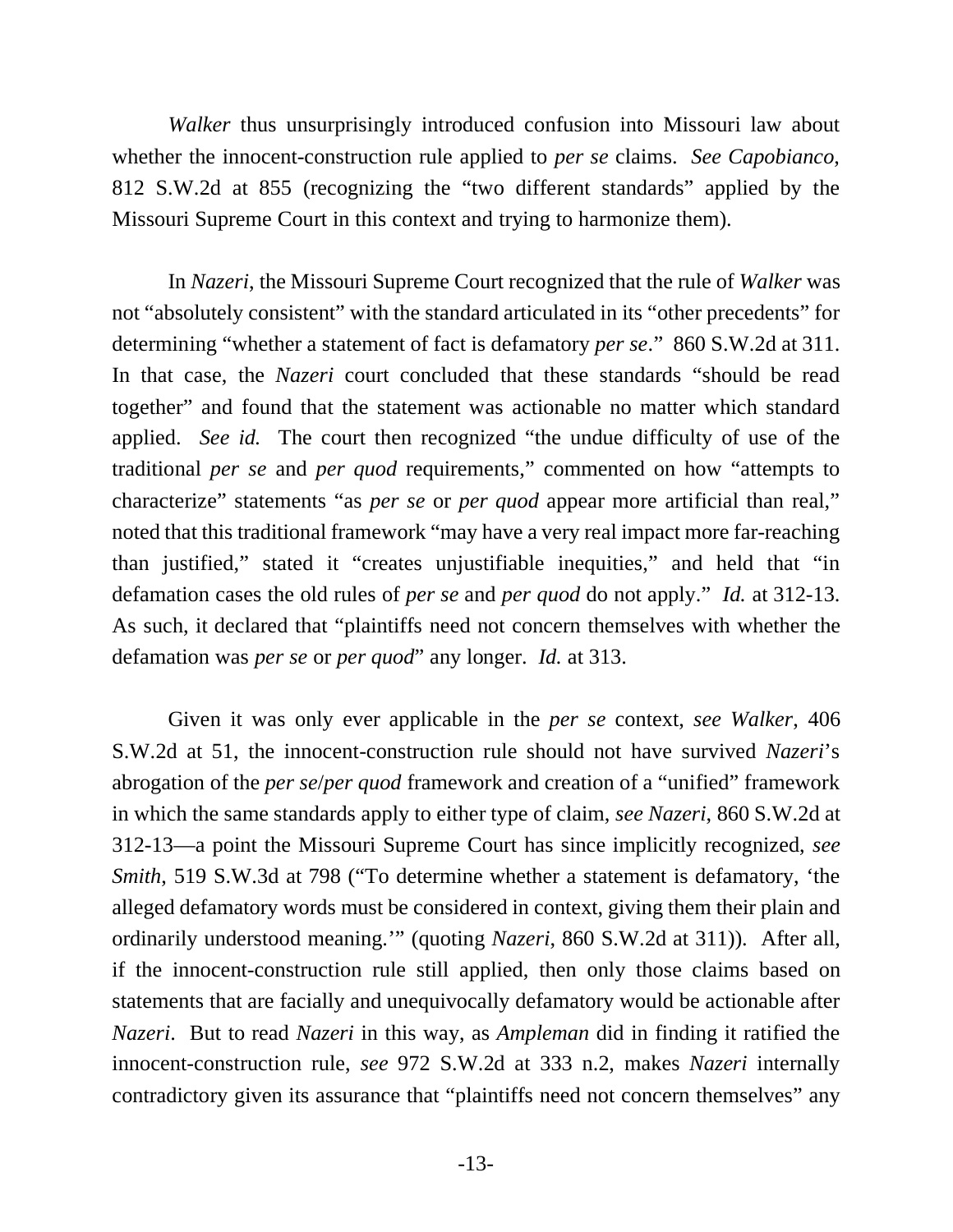longer with whether statements were facially defamatory (that is, defamatory *per se*) to state a claim for defamation, 860 S.W.2d at 313.

It appears, then, that *Ampleman* and subsequent Missouri Court of Appeals decisions following it misapplied *Nazeri* and, as a result, turned the logic of that decision on its head. As such, we do not ask whether the statements at issue here are capable of nondefamatory meaning when "construed in an innocent sense." *See Ampleman*, 972 S.W.2d at 333 n.2. Instead, consistent with the analytical framework laid out above, *see* Section III.A., we ask only whether the statements are capable of defamatory meaning based on their plain meaning and, if so, whether the opinion privilege applies at this stage.

C.

With the table now set, we turn at last to the substance of Plaintiffs' defamation claims. These claims are based on three statements from Defendants:

- In the first, Defendants responded to a statement by Plaintiffs about the parties' business dealings by asserting that Plaintiffs "manipulate<sup>[]"</sup> and "lie<sup>[]"</sup>
- In the second, Peterson expounded on Defendants' previous statement by discussing how Turntine's explanation for the parties' soured business relationship was not true and that the true explanation was that Turntine had engaged in underhanded business dealings with Peterson.
- In the third, Peterson doubled down on Defendants' claim that Plaintiffs were liars, responding to multiple individuals inquiring about whether Peterson's claims were just bluster by asserting that he meant what he said.

The district court concluded that the first statement was "not defamatory as a matter of law" because it was "a response to Plaintiffs' prior post and not . . . a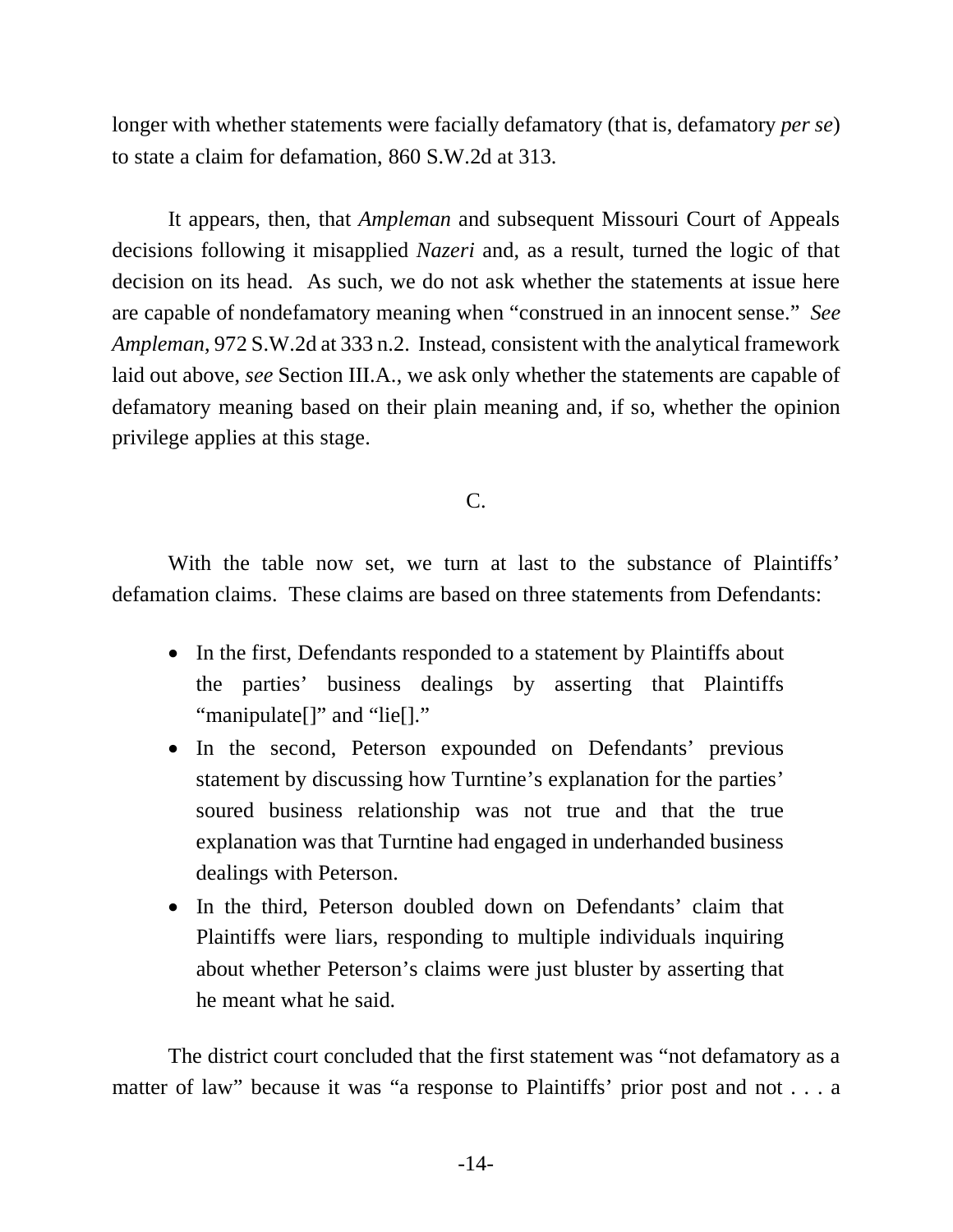statement of objective fact regarding Plaintiffs' moral character." It concluded that the second statement was not actionable because it consisted of "mere opinion." And it concluded that the third statement was not actionable both because it was "not capable of a defamatory meaning as a matter of law" and because it consisted of subjective opinion that "cannot be provable as false." We disagree on all counts.

First, each of these statements appears capable of defamatory meaning; that is, capable of a meaning that "tends so to harm the reputation of another as to lower him in the estimation of the community or to deter third persons from associating or dealing with him." *Henry*, 690 S.W.2d at 779. Words that impute "fraud, want of integrity, or misconduct in the line of one's calling" are capable of such a meaning. *Nazeri*, 860 S.W.2d at 311; *see also Matter of Westfall*, 808 S.W.2d 829, 833 (Mo. 1991) (recognizing that calling someone a liar can cause "'damage to reputation'" and thus be capable of defamatory meaning (quoting *Milkovich v. Lorain Journal Co.*, 497 U.S. 1, 19 (1990)). In *Anton v. St. Louis Suburban Newspapers, Inc.*, for instance, the Missouri Court of Appeals concluded that statements characterizing a lawyer's work as "sleazy dealings" and a "sleazy sleight-of-hand" were capable of defamatory meaning because they "affect[ed] him in his professional character" and imputed to him "dishonesty" and "misconduct incompatible with the proper conduct of his profession." 598 S.W.2d 493, 497 (Mo. Ct. App. 1980).

Similarly here, each of Defendants' statements is capable of defamatory meaning. The first statement accused Plaintiffs of dishonesty about the reason for the parties' soured business relationship. The second statement built on the first by providing specifics—specifics that charged Plaintiffs with want of integrity in their business dealings. The third statement resembled the first insofar as Peterson once again accused Turntine of being a liar and manipulator. That these statements might harm Plaintiffs' reputation and "deter third persons from associating or dealing with" Plaintiffs, *Henry*, 690 S.W.2d at 779, is borne out by the fact that one of the individuals who commented on Defendants' video asked Peterson to clarify if he really meant what he said because that individual did not "want to be involved in a league that lies to it's [sic] players."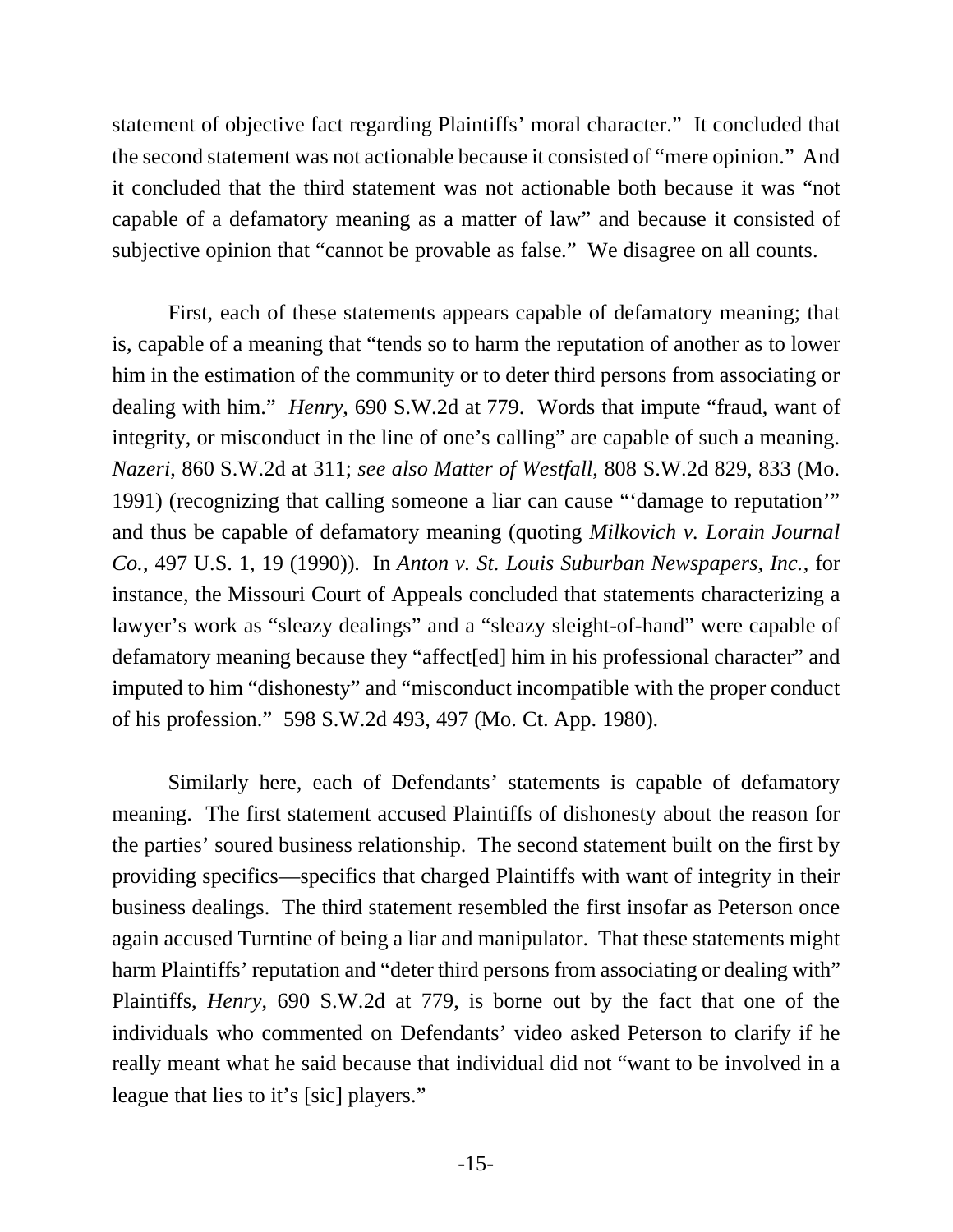Second, the opinion privilege does not render these statements nonactionable at this stage. In light of the totality of the circumstances and context in which these statements were made, a reasonable factfinder could conclude that these statements at a minimum imply an assertion of objective fact. *See Smith*, 519 S.W.3d at 798- 800; *Henry*, 690 S.W.2d at 779, 788.

In the first statement, Defendants were responding to an earlier statement by Plaintiffs regarding the parties' business dealings and thus implying that Plaintiffs had misrepresented facts about those dealings. This implies an assertion of objective fact—Plaintiffs were not telling the truth about past events. *See Matter of Westfall*, 808 S.W.2d at 833 (noting how the statement "[i]n my opinion John Jones is a liar" implies "a knowledge of facts which lead to the conclusion that Jones told an untruth" (quoting *Milkovich*, 497 U.S. at 19)).

In the second statement, Defendants went even further by detailing how and why Plaintiffs had lied: to cover up the fact that Plaintiffs had cheated Defendants out of a benefit of their agreement. While certain assertions in this statement could constitute privileged opinion—such as Peterson's claim that Turntine had acted with "selfishness and greed," *see Anton*, 598 S.W.2d at 498-99 (noting that a defendant is not liable for a "derogatory opinion" accompanied by a "statement of false and defamatory facts")—the statement in general and in context charges Plaintiffs with engaging in underhanded business dealings and lying to cover up those dealings. Furthermore, Plaintiffs' defamation claim arising from this statement is not based on Defendants' passing accusation that Plaintiffs were selfish and greedy but rather on the factual assertions about the parties' past dealings that Plaintiffs allege were "false in multiple respects." The opinion privilege thus does not defeat this claim. *See id.* (recognizing that the defendant is still "liable for the false statements" made in conjunction with the "expression of a derogatory opinion" so long as the plaintiff relies on the false statements and not just the opinion to support the defamation claim); *see also Buller v. Pulitzer Publ'g Co.*, 684 S.W.2d 473, 476, 479 (Mo. Ct. App. 1984) (reversing dismissal of defamation claim based on artistic depiction of